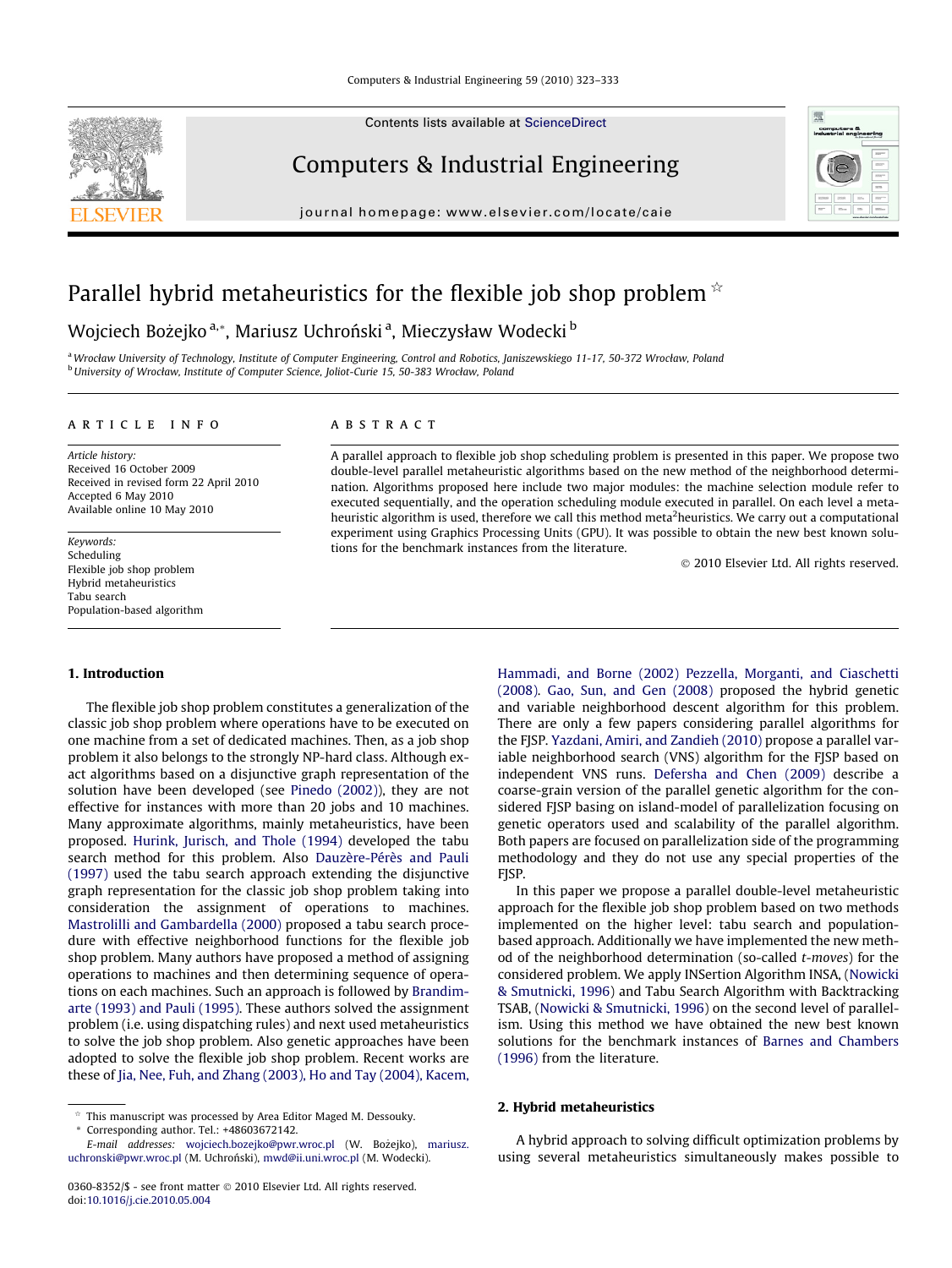

Fig. 1. Classification of hybrid metaheuristics proposed by Talbi (2002).

take advantages of all of them. Talbi (2002) provides a systematic characterization of parallel hybrid metaheuristics, which is visualized on the Fig. 1.

The upper part of the figure presents the hierarchical structure of the hybridization. In high-level hybrid algorithms the different metaheuristics are self-contained – there is no direct relationship to the internal workings of a metaheuristic. The low-level hybridization addresses the functional composition of a single optimization method – a given function of a metaheuristics is replaced by another metaheuristics. A teamwork hybridization represents cooperative models of optimization in which many parallel agents cooperate and each agent makes a search in its own part of the solution space. On the other hand, in relay hybrids, a number of metaheuristics is applied one after another; each one uses the output of the previous one as its own input, as in pipeline.

The lower part of the Fig. 1 (so-called a flat part) specifies the features of algorithms involved in the hybrid. In homogeneous hybrids all the combined algorithms use to same metaheuristic methods. On the contrary, in heterogeneous algorithms, different metaheuristics are used. In global hybrids, all the algorithms search in the whole solution space – the goal is to explore the space more thoroughly. All the algorithms solve the whole optimization problem. On the other hand, in partial hybrids, the considered problem is decomposed into subproblems; each one having its own solution space. Each algorithm is dedicated to search in one of these subspaces. Subproblems are linked with each other involving constraints between optima which are found by each algorithm. Algorithms establish communication to respect these constraints and create a solution of the main problem. In general hybrids, all the algorithms solve the same target optimization problem. Specialist hybrids combine algorithms which solve different problems, i.e. by solving another optimization problem into which the main problem is transformed.

Both algorithms proposed in this paper belong to the high-level teamwork homogeneous general hybrid metaheuristics. These algorithms possess two major modules: the machine selection module which is executed sequentially, and the operation scheduling module executed in parallel. Metaheuristics connected with each module are executed one after another, acting in a pipeline fashion. The proposed algorithms belong to the partial hybrids, because the problem to be sold is decomposed into subproblems connected with operation-machine assignments.

#### 3. Flexible job shop problem

The flexible job shop problem (FJSP), also called the general job shop problem with parallel machines, can be formulated as follows. Let  $\mathcal{J} = \{1, 2, ..., n\}$  be a set of jobs which have to be executed on machines from the set  $M = \{1, 2, \ldots, m\}$ . There exists a partition of the set of machines into types, i.e. subsets of machines with the same functional properties. A job constitutes a sequence of some operations. Each operation has to be executed on an adequate type of machine (nest) within a fixed time. The problem consists in the allocation of jobs to machines from the adequate type and the schedule of jobs execution determination on each machine to minimize the total job finishing time. The following constrains have to be fulfilled:

- (i) each job has to be executed on only one machine of a determined type in each moment of time,
- (ii) machines can not execute more than one job in each moment of time,
- (iii) there are no idle times (i.e. the job execution must not be broken),
- (iv) the technological order has to be obeyed.

Let  $\mathcal{O} = \{1, 2, \ldots, 0\}$  be the set of all operations. This set can be partitioned into sequences corresponding to jobs where the job  $j \in \mathcal{J}$  is a sequence of  $o_i$  operations which have to be executed in an order on dedicated machines (i.e. in the so-called technological order). Operations are indexed by numbers  $(l_{j-1} + 1, \ldots, l_{j-1} + o_j)$ where  $l_j = \sum_{i=1}^j o_i$  is the number of operations of the first j jobs,  $j = 1, 2, ..., n$ , where  $l_0 = 0$  and  $o = \sum_{i=1}^{n} o_i$ .

The set of machines  $M = \{1, 2, ..., m\}$  can be partitioned into q subsets of the same type (nests) where ith  $(i = 1, 2, \ldots, q)$  type  $\mathcal{M}^{i}$  includes  $m_i$  machines which are indexed by numbers  $(t_{i-1} + 1, \ldots, t_{i-1} + m_i)$ , where  $t_i = \sum_{j=1}^i m_j$  is the number of machines in the first *i* types, *i* = 1,2,...,*q*, where  $t_0 = 0$  and  $m = \sum_{j=1}^{q} m_j$ .

An operation  $v \in \mathcal{O}$  has to be executed on the machines of the type  $\mu(v)$ , i.e. on one of the machines from the set (nest)  $\mathcal{M}^{\mu(v)}$  in the time  $p_{vj}$  where  $j \in \mathcal{M}^{\mu(v)}$ .

Let

$$
\mathcal{O}^k = \{v \in \mathcal{O} : \mu(v) = k\}
$$

be a set of operations executed in the kth nest  $(k = 1, 2, \ldots, q)$ . A sequence of operations sets

$$
\mathcal{Q}=[\mathcal{Q}^1,\mathcal{Q}^2,\ldots,\mathcal{Q}^m],
$$

such that for each  $k = 1, 2, \ldots, q$ 

$$
\mathcal{O}^k=\bigcup_{i=t_{k-1}+1}^{t_{k-1}+m_k}\mathcal{Q}^i\quad\text{and}\quad\mathcal{Q}^i\cap\mathcal{Q}^j=\emptyset,\quad i\neq j,\ i,\ j=1,2,\ldots,m,
$$

we call an assignment of operations from the set  $\varnothing$  to machines from the set  $M$  (or shortly, operation-machine assignment).

A sequence  $[\mathscr{Q}^{t_{k-1}+1}, \mathscr{Q}^{t_{k-1}+2}, \ldots, \mathscr{Q}^{t_{k-1}+m_k}]$  is an assignment of operations to machines in the ith nest (shortly, assignment in the ith nest). In a special case a machine can execute no operations and then a set of operations assigned to execute by this machine is an empty set.

If the assignment of operations to machines has been completed, then the optimal schedule of operations execution determination (including a sequence of operations execution on machines) leads to the classic scheduling problem solving, i.e. the job shop problem [\(Grabowski & Wodecki \(2005\)](#page--1-0)).

Let  $K = [K_1, K_2, \ldots, K_m]$  be a sequence of sets where  $K_i \in 2^{\mathcal{O}^i}$ ,  $i = 1, 2, ..., m$  (in particular case elements of this sequence can constitute empty sets). By  $\mathcal K$  we denote the set of all such sequences. The number of elements of the set  $\mathcal K$  is  $2^{|{\mathcal{O}}^1|}\cdot 2^{|{\mathcal{O}}^2|}\cdot \cdots \cdot 2^{|{\mathcal{O}}^m|}$ .

If  $\mathcal Q$  is an assignment of operations to machines then  $\mathcal Q \in \mathcal K$  (of course, the set  $K$  includes also sequences which are not feasible; that is such sequences do not constitute assignments of operations to machines).